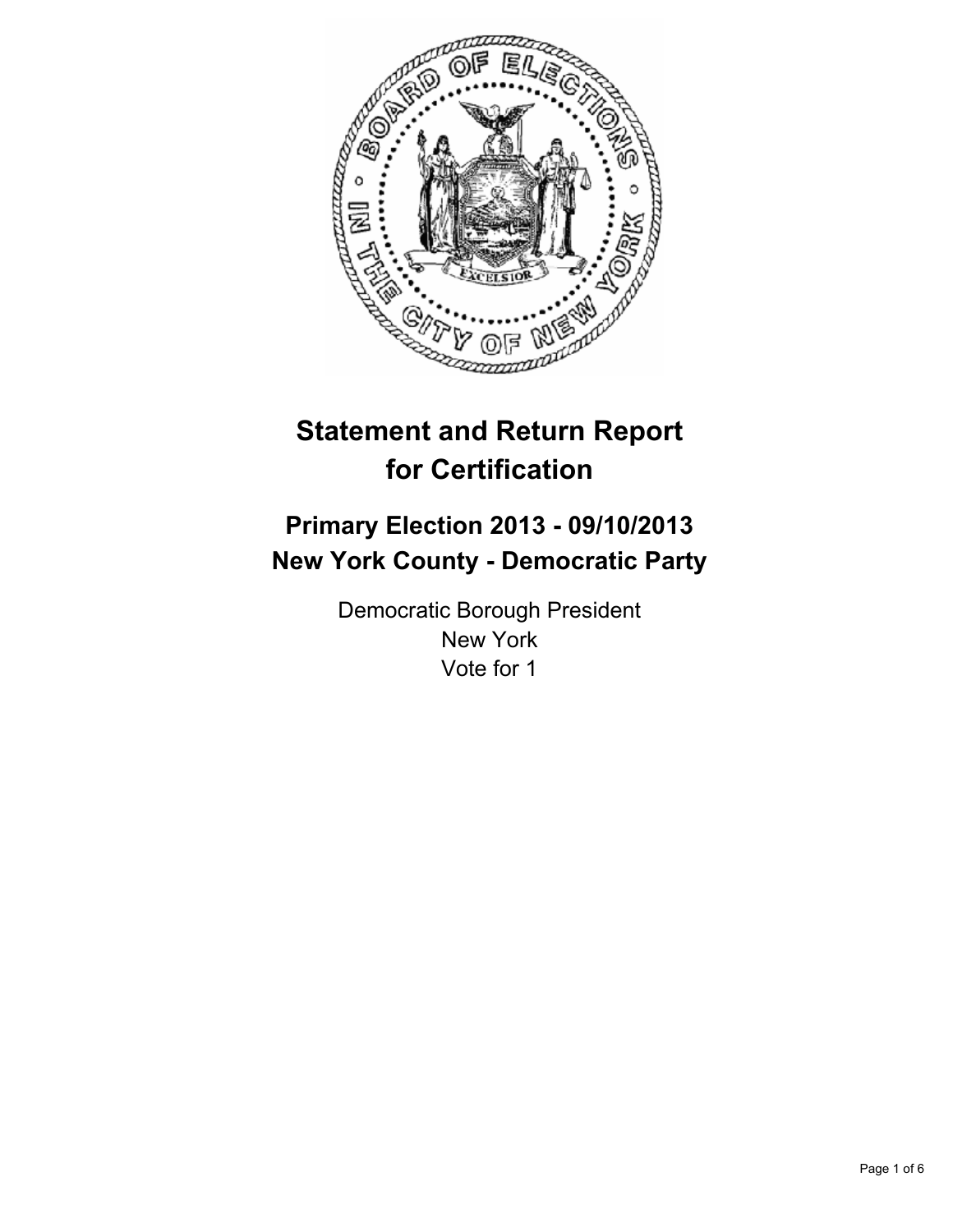

| <b>Total Votes</b>                 | 9,571 |
|------------------------------------|-------|
| UNATTRIBUTABLE WRITE-IN (WRITE-IN) |       |
| <b>JULIE L. MENIN</b>              | 4,589 |
| <b>JESSICA S. LAPPIN</b>           | 1,676 |
| ROBERT JACKSON                     | 1,364 |
| <b>GALE A. BREWER</b>              | 1,941 |
| AFFIDAVIT                          | 176   |
| SPECIAL PRESIDENTIAL               | 0     |
| <b>FEDERAL</b>                     | 0     |
| ABSENTEE/MILITARY                  | 249   |
| <b>EMERGENCY</b>                   | 200   |

#### **Assembly District 66**

| <b>JULIE L. MENIN</b><br>UNATTRIBUTABLE WRITE-IN (WRITE-IN) | 4,908 |
|-------------------------------------------------------------|-------|
| <b>JESSICA S. LAPPIN</b>                                    | 2,964 |
| ROBERT JACKSON                                              | 767   |
| <b>GALE A. BREWER</b>                                       | 5,245 |
| <b>AFFIDAVIT</b>                                            | 326   |
| SPECIAL PRESIDENTIAL                                        | 0     |
| <b>FEDERAL</b>                                              | 0     |
| ABSENTEE/MILITARY                                           | 610   |
| <b>EMERGENCY</b>                                            | 279   |

| 251    |
|--------|
| 655    |
| 0      |
| 0      |
| 292    |
| 14,077 |
| 893    |
| 2,083  |
| 1,311  |
| 1      |
| 1      |
| 1      |
| 18,367 |
|        |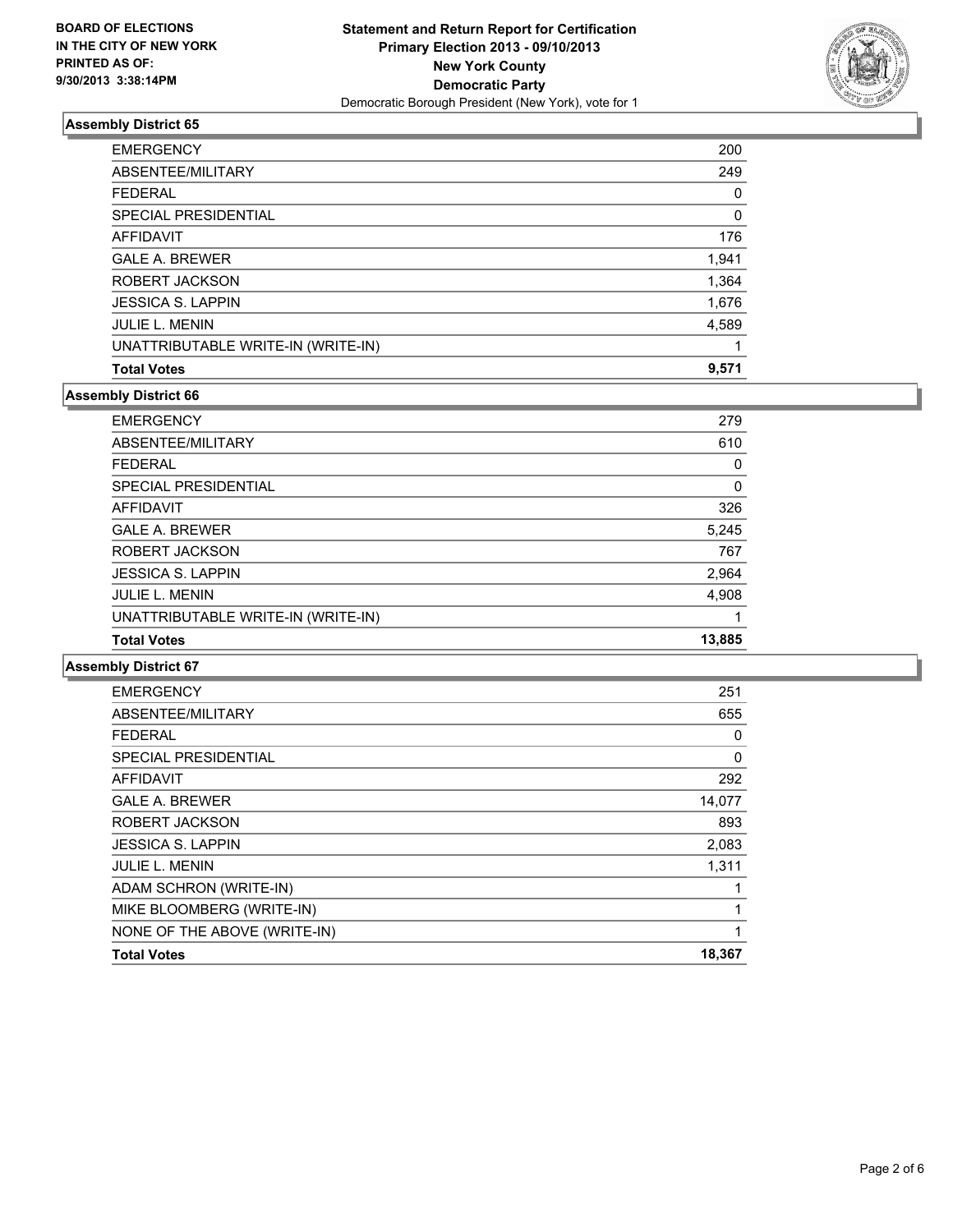

| <b>EMERGENCY</b>             | 167   |
|------------------------------|-------|
| ABSENTEE/MILITARY            | 378   |
| <b>FEDERAL</b>               | 0     |
| <b>SPECIAL PRESIDENTIAL</b>  | 0     |
| <b>AFFIDAVIT</b>             | 236   |
| <b>GALE A. BREWER</b>        | 2,385 |
| ROBERT JACKSON               | 3,628 |
| <b>JESSICA S. LAPPIN</b>     | 2,266 |
| <b>JULIE L. MENIN</b>        | 1,627 |
| LENARD MCNEIL (WRITE-IN)     |       |
| <b>RUBEN DIAZ (WRITE-IN)</b> |       |
| <b>Total Votes</b>           | 9,908 |

#### **Assembly District 69**

| <b>EMERGENCY</b>         | 116         |
|--------------------------|-------------|
| ABSENTEE/MILITARY        | 701         |
| <b>FFDFRAL</b>           | 0           |
| SPECIAL PRESIDENTIAL     | $\mathbf 0$ |
| AFFIDAVIT                | 305         |
| <b>GALE A. BREWER</b>    | 12,915      |
| ROBERT JACKSON           | 2,369       |
| <b>JESSICA S. LAPPIN</b> | 2,302       |
| <b>JULIE L. MENIN</b>    | 1,473       |
| <b>Total Votes</b>       | 19,059      |

| <b>EMERGENCY</b>                   | 67          |
|------------------------------------|-------------|
| ABSENTEE/MILITARY                  | 598         |
| <b>FEDERAL</b>                     | 0           |
| SPECIAL PRESIDENTIAL               | $\mathbf 0$ |
| AFFIDAVIT                          | 251         |
| <b>GALE A. BREWER</b>              | 3,758       |
| ROBERT JACKSON                     | 7,006       |
| <b>JESSICA S. LAPPIN</b>           | 1,499       |
| <b>JULIE L. MENIN</b>              | 1,489       |
| NASIR L. HILL (WRITE-IN)           |             |
| UNATTRIBUTABLE WRITE-IN (WRITE-IN) |             |
| <b>Total Votes</b>                 | 13,754      |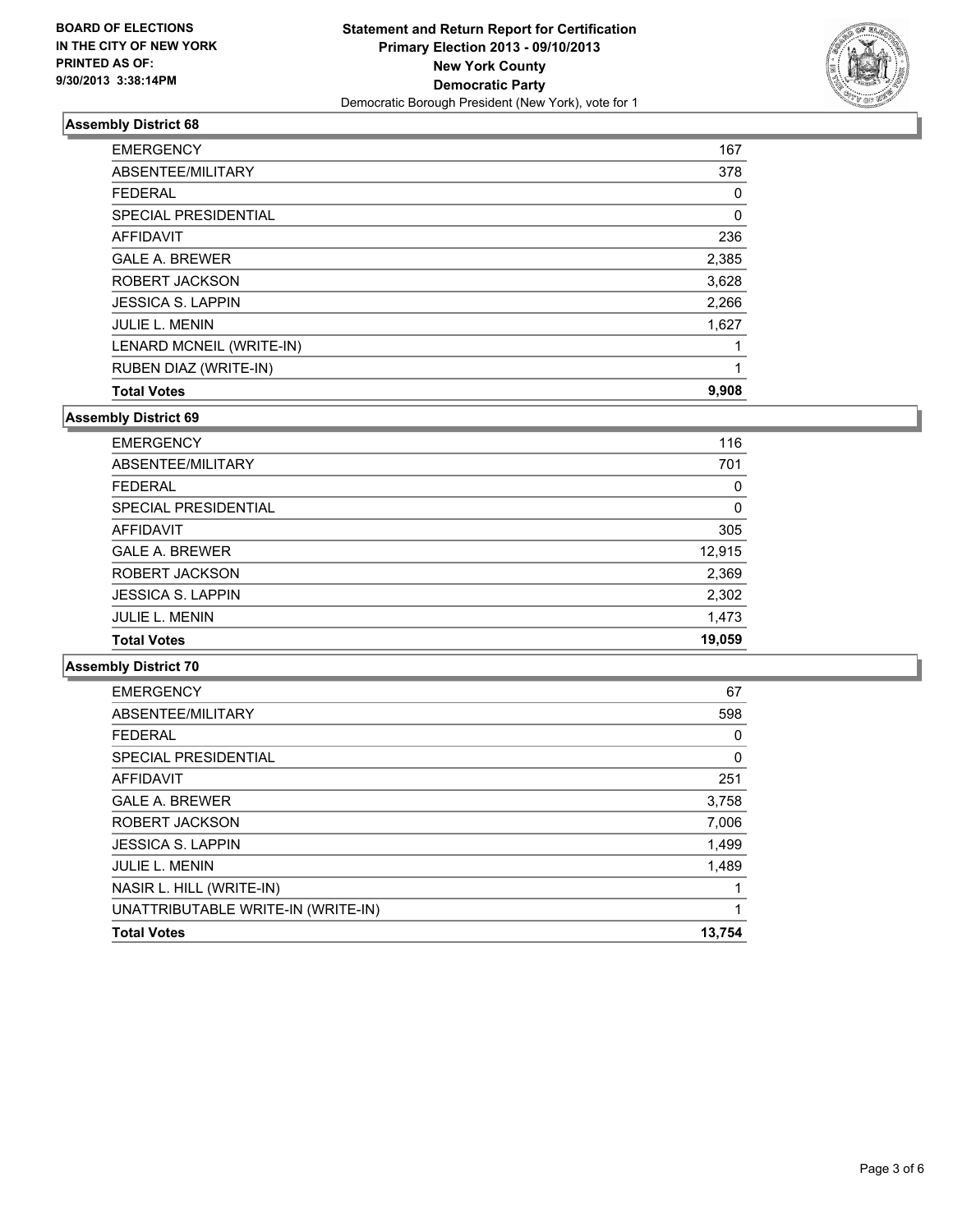

| <b>EMERGENCY</b>         | 67     |
|--------------------------|--------|
| ABSENTEE/MILITARY        | 397    |
| <b>FEDERAL</b>           | 0      |
| SPECIAL PRESIDENTIAL     | 0      |
| <b>AFFIDAVIT</b>         | 344    |
| <b>GALE A. BREWER</b>    | 2,841  |
| ROBERT JACKSON           | 7,707  |
| <b>JESSICA S. LAPPIN</b> | 1,372  |
| <b>JULIE L. MENIN</b>    | 1,628  |
| THOMAS GILES (WRITE-IN)  |        |
| <b>Total Votes</b>       | 13.549 |

#### **Assembly District 72**

| <b>EMERGENCY</b>         | 4        |
|--------------------------|----------|
| ABSENTEE/MILITARY        | 148      |
| <b>FEDERAL</b>           | $\Omega$ |
| SPECIAL PRESIDENTIAL     | 0        |
| <b>AFFIDAVIT</b>         | 198      |
| <b>GALE A. BREWER</b>    | 1,716    |
| ROBERT JACKSON           | 3,289    |
| <b>JESSICA S. LAPPIN</b> | 1,253    |
| <b>JULIE L. MENIN</b>    | 2,371    |
| <b>Total Votes</b>       | 8.629    |

#### **Assembly District 73**

| <b>EMERGENCY</b>         | 61     |
|--------------------------|--------|
| ABSENTEE/MILITARY        | 531    |
| <b>FEDERAL</b>           | 0      |
| SPECIAL PRESIDENTIAL     | 0      |
| AFFIDAVIT                | 144    |
| <b>GALE A. BREWER</b>    | 4,118  |
| ROBERT JACKSON           | 656    |
| <b>JESSICA S. LAPPIN</b> | 6,243  |
| <b>JULIE L. MENIN</b>    | 1,481  |
| <b>Total Votes</b>       | 12.498 |

| <b>EMERGENCY</b>              | 68     |
|-------------------------------|--------|
| ABSENTEE/MILITARY             | 457    |
| <b>FEDERAL</b>                | 0      |
| SPECIAL PRESIDENTIAL          | 0      |
| AFFIDAVIT                     | 160    |
| <b>GALE A. BREWER</b>         | 4,525  |
| ROBERT JACKSON                | 1,556  |
| <b>JESSICA S. LAPPIN</b>      | 3,908  |
| <b>JULIE L. MENIN</b>         | 2,572  |
| <b>BOBBY KOLIN (WRITE-IN)</b> |        |
| <b>Total Votes</b>            | 12,562 |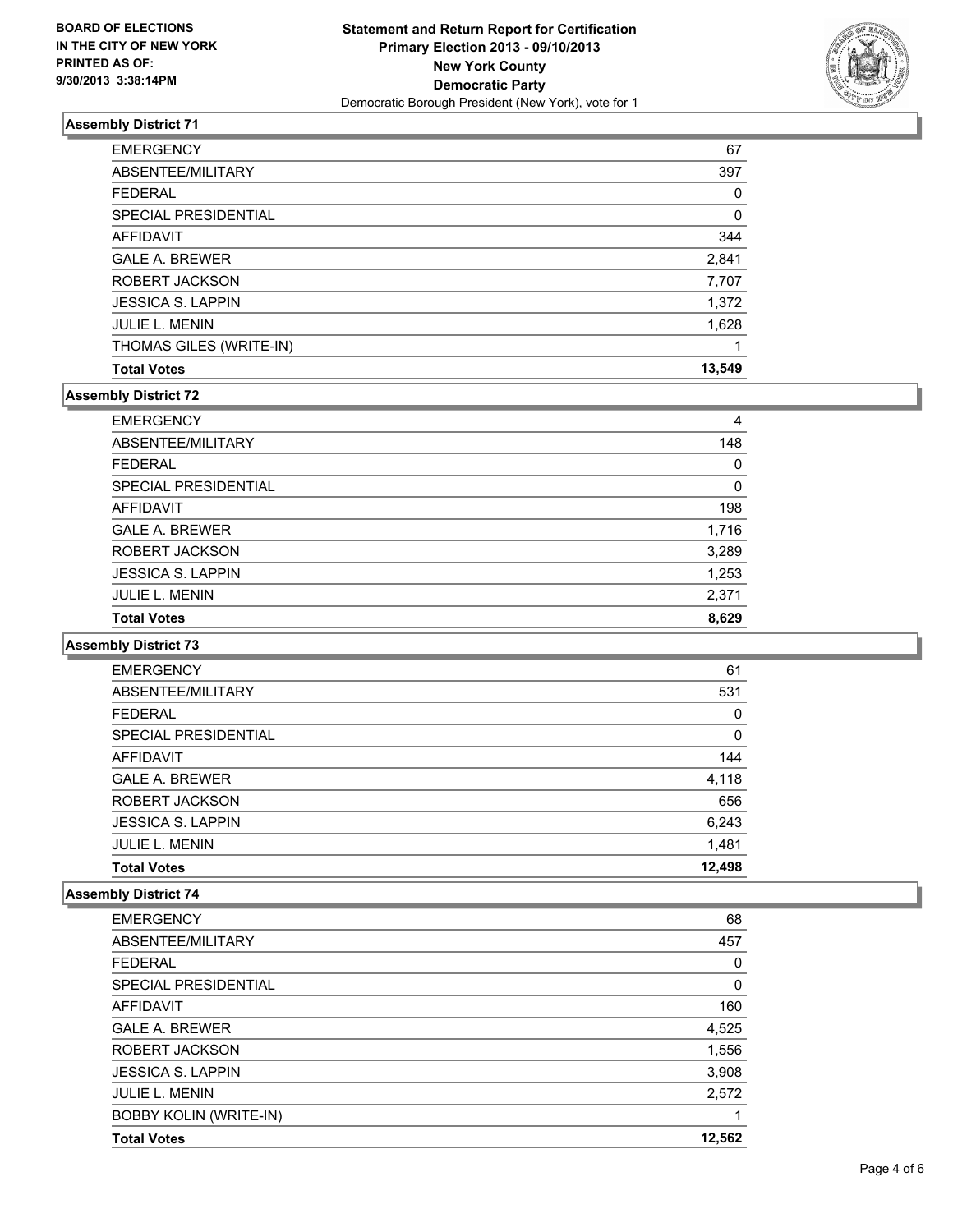

| <b>EMERGENCY</b>                   | 188    |
|------------------------------------|--------|
| ABSENTEE/MILITARY                  | 564    |
| <b>FEDERAL</b>                     | 0      |
| SPECIAL PRESIDENTIAL               | 0      |
| AFFIDAVIT                          | 204    |
| <b>GALE A. BREWER</b>              | 5,863  |
| ROBERT JACKSON                     | 1,014  |
| <b>JESSICA S. LAPPIN</b>           | 3,015  |
| <b>JULIE L. MENIN</b>              | 2,920  |
| UNATTRIBUTABLE WRITE-IN (WRITE-IN) |        |
| <b>Total Votes</b>                 | 12,813 |

| DAVID B. CASAVIS (WRITE-IN) |       |
|-----------------------------|-------|
| <b>JULIE L. MENIN</b>       | 623   |
| <b>JESSICA S. LAPPIN</b>    | 8,711 |
| ROBERT JACKSON              | 624   |
| <b>GALE A. BREWER</b>       | 3,354 |
| AFFIDAVIT                   | 121   |
| SPECIAL PRESIDENTIAL        | 0     |
| <b>FEDERAL</b>              | 0     |
| ABSENTEE/MILITARY           | 489   |
| <b>EMERGENCY</b>            | 76    |